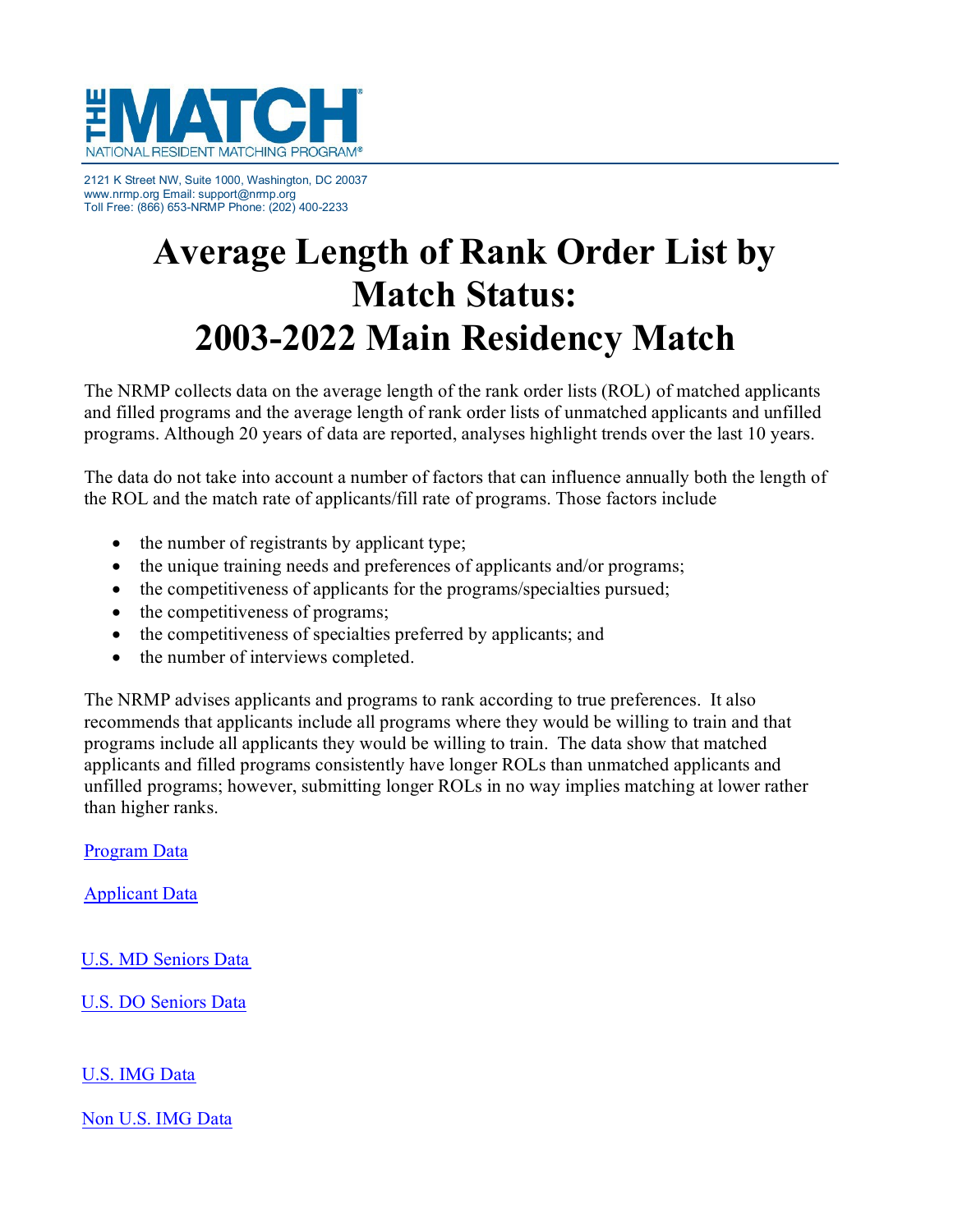## <span id="page-1-0"></span>**Program Data**

Program data are based on the number of positions offered. Any program with one or more positions unfilled after the matching algorithm has been processed, regardless of the number of positions filled, is included in the unfilled program data. Programs that donated unfilled positions to other programs through reversions are considered unfilled, and the fill status of programs that received reverted positions is based on the original quota.

Over the past 10 years, the average length of ROL for filled programs has increased 27.1 percent while for unfilled programs it has increased 87.5 percent. The number of programs filled in the same time period has increased 28.8 percent, with more than 85 percent of programs filling each year.

| Year |      | <b>Filled Programs</b> |                                    | <b>Unfilled Programs</b>         |                          |                                    |                                  |
|------|------|------------------------|------------------------------------|----------------------------------|--------------------------|------------------------------------|----------------------------------|
|      |      | Number and %<br>Filled | Average<br>Length of<br><b>ROL</b> | Average<br>Ranks per<br>Position | Number and %<br>Unfilled | Average<br>Length of<br><b>ROL</b> | Average<br>Ranks per<br>Position |
|      | 2003 | 2,748 (74.5%)          | 55.04                              | 9.32                             | 942 (25.5%)              | 30.24                              | 4.89                             |
|      | 2004 | 2,936 (78.7%)          | 55.61                              | 9.40                             | 796 (21.3%)              | 27.93                              | 4.85                             |
|      | 2005 | $3,005(79.4\%)$        | 55.66                              | 9.35                             | 779 (20.6%)              | 26.63                              | 4.90                             |
|      | 2006 | 3,159 (81.8%)          | 55.85                              | 9.74                             | 702 (18.2%)              | 25.31                              | 4.65                             |
|      | 2007 | 3,360 (84.1%)          | 56.80                              | 9.96                             | 635 (15.9%)              | 25.23                              | 4.97                             |
|      | 2008 | 3,410 (84.4%)          | 57.66                              | 10.04                            | 628 (15.6%)              | 29.5                               | 5.37                             |
|      | 2009 | 3,601 (87.3%)          | 58.94                              | 10.52                            | 526 (12.7%)              | 27.56                              | 5.68                             |
|      | 2010 | 3,614 (87.3%)          | 61.78                              | 11.11                            | 528 (12.7%)              | 27.68                              | 5.64                             |
|      | 2011 | 3,660 (87.1%)          | 63.35                              | 11.33                            | 542 (12.9%)              | 32.51                              | 6.28                             |
|      | 2012 | 3,767 (85.9%)          | 64.27                              | 11.52                            | 619 (14.1%)              | 30.52                              | 6.63                             |
|      | 2013 | 4,029 (87.9%)          | 68.12                              | 11.11                            | 555 (12.1%)              | 27.31                              | 6.56                             |
|      | 2014 | 4,041 $(86.1\%)$       | 68.88                              | 11.52                            | 654 (13.9%)              | 32.42                              | 7.28                             |
|      | 2015 | 4,093 (86.8%)          | 70.72                              | 11.64                            | 623 (13.2%)              | 34.38                              | 7.13                             |
|      | 2016 | 4,191 (87.2%)          | 71.93                              | 11.99                            | 613 (12.8%)              | 36.01                              | 7.54                             |
|      | 2017 | 4,398 (87.5%)          | 72.50                              | 12.35                            | 630 (12.5%)              | 33.78                              | 7.39                             |
|      | 2018 | 4,623 (87.7%)          | 74.01                              | 12.83                            | 648 (12.3%)              | 34.02                              | 7.46                             |
|      | 2019 | 4,759 (85.6%)          | 75.81                              | 13.12                            | 799 (14.4%)              | 33.92                              | 7.60                             |
|      | 2020 | 4,975 (85.7%)          | 76.58                              | 12.91                            | 833 (14.3%)              | 34.61                              | 7.52                             |
|      | 2021 | 5,120 (86.6%)          | 88.73                              | 15.35                            | 795 (13.4%)              | 40.61                              | 8.19                             |
|      | 2022 | 5,191 (85.3%)          | 86.57                              | 15.20                            | 896 (14.7%)              | 51.20                              | 9.31                             |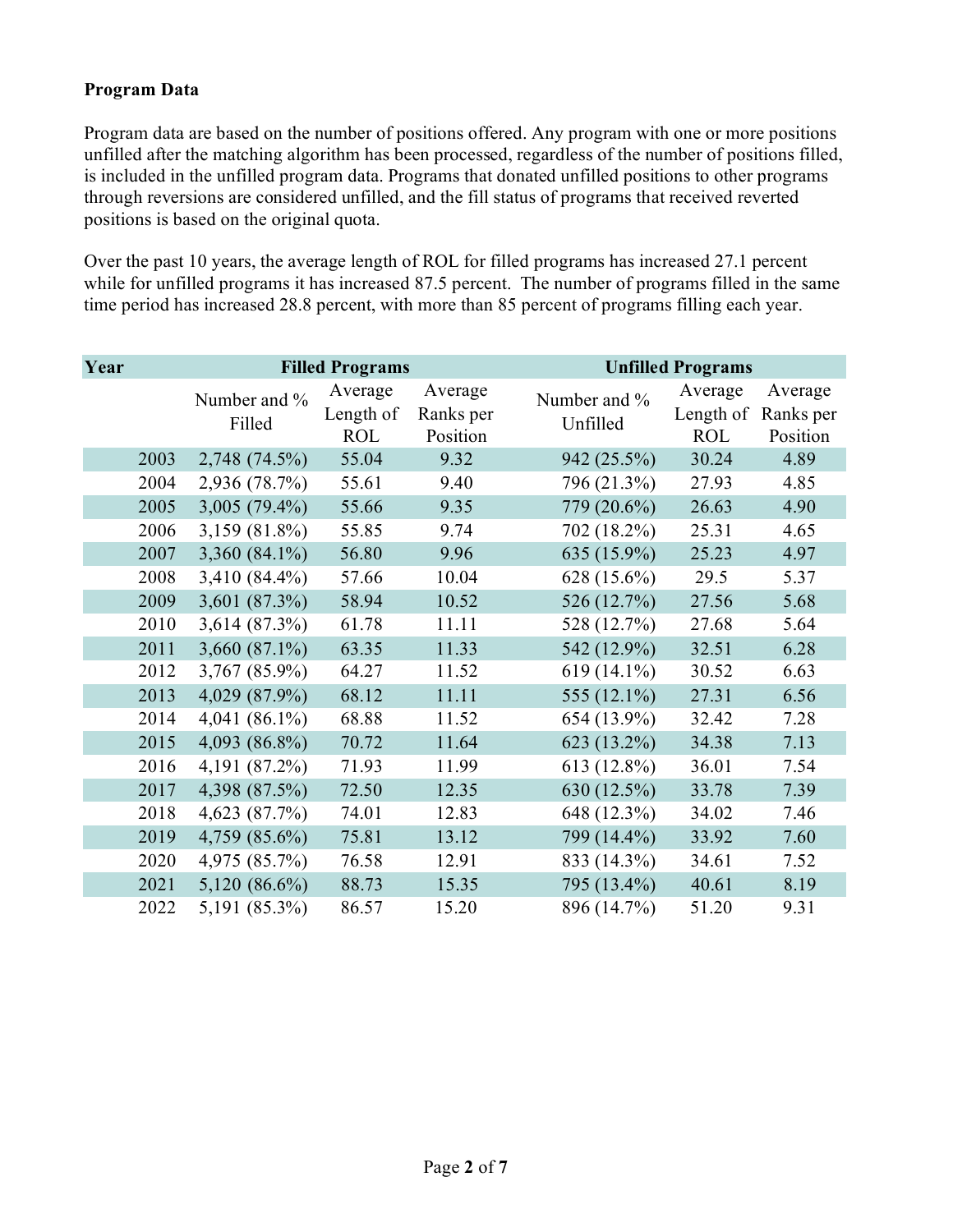### <span id="page-2-0"></span>**Applicant Data – All Applicants**

Applicant data are based on the primary rank order lists of all applicant types combined. Standard Match registration includes 20 ranks on the applicant's primary list. The data include fully and partially matched applicants; the data do not include couples or offers accepted during the Supplemental Offer and Acceptance Program.

The number of applicants matched has grown by 33.6 percent since 2013. Percentages of those matched have fluctuated, ranging from a low of 74.5 percent in 2013 to a high of 81.3 percent in 2020. The average length of ROL for matched applicants has increased by 28.2 percent in 10 years while the average length of ROL for unmatched applicants has remained static.

| Year | <b>Matched Applicants</b> |                           | <b>Unmatched Applicants</b> |                                  |
|------|---------------------------|---------------------------|-----------------------------|----------------------------------|
|      | Number and %<br>Matched   | Average Length<br>of ROLs | Number and %<br>Unmatched   | Average Length of<br><b>ROLs</b> |
| 2003 | $(80.5\%)$<br>18,382      | 7.45                      | 4,443 (19.5%)               | 4.46                             |
| 2004 | $(78.5\%)$<br>18,808      | 7.44                      | 5,156 (21.5%)               | 4.40                             |
| 2005 | 19,234<br>$(79.7\%)$      | 7.65                      | 4,901 (20.3%)               | 4.48                             |
| 2006 | 19,484<br>$(76.4\%)$      | 7.81                      | $6,011(23.6\%)$             | 4.51                             |
| 2007 | 20,042<br>$(75.1\%)$      | 8.23                      | $6,660(24.9\%)$             | 4.64                             |
| 2008 | $(74.0\%)$<br>20,167      | 8.52                      | 7,094 (26.0%)               | 4.32                             |
| 2009 | 20,458<br>$(72.3\%)$      | 8.74                      | 7,854 (27.7%)               | 4.46                             |
| 2010 | 20,797<br>$(71.9\%)$      | 9.25                      | 8,130 (28.1%)               | 4.50                             |
| 2011 | 21,363<br>(73.7%)         | 9.53                      | 7,608 (26.3%)               | 4.38                             |
| 2012 | 21,745<br>$(73.5\%)$      | 9.75                      | 7,855 (26.5%)               | 4.69                             |
| 2013 | 24,186<br>$(74.5\%)$      | 9.81                      | 8,299 (25.5%)               | 4.58                             |
| 2014 | 24,660<br>$(76.1\%)$      | 10.30                     | 7,760 (23.9%)               | 4.71                             |
| 2015 | 24,918<br>$(75.9\%)$      | 10.41                     | 7,913 (24.1%)               | 4.78                             |
| 2016 | 25,481<br>$(76.3\%)$      | 10.60                     | 7,903 (23.7%)               | 4.66                             |
| 2017 | 26,186<br>(77.7%)         | 10.71                     | 7,533 (22.3%)               | 4.24                             |
| 2018 | 27,424<br>$(78.9\%)$      | 10.91                     | 7,349 (21.1%)               | 4.02                             |
| 2019 | $(80.2\%)$<br>29,044      | 11.22                     | 7,180 (19.8%)               | 4.21                             |
| 2020 | 30,582<br>$(81.3\%)$      | 11.29                     | 7,050 (18.7%)               | 4.32                             |
| 2021 | (78.7%)<br>31,546         | 12.35                     | 8,514 (21.3%)               | 4.47                             |
| 2022 | 32,305<br>$(80.6\%)$      | 12.58                     | 7,798 (19.4%)               | 4.42                             |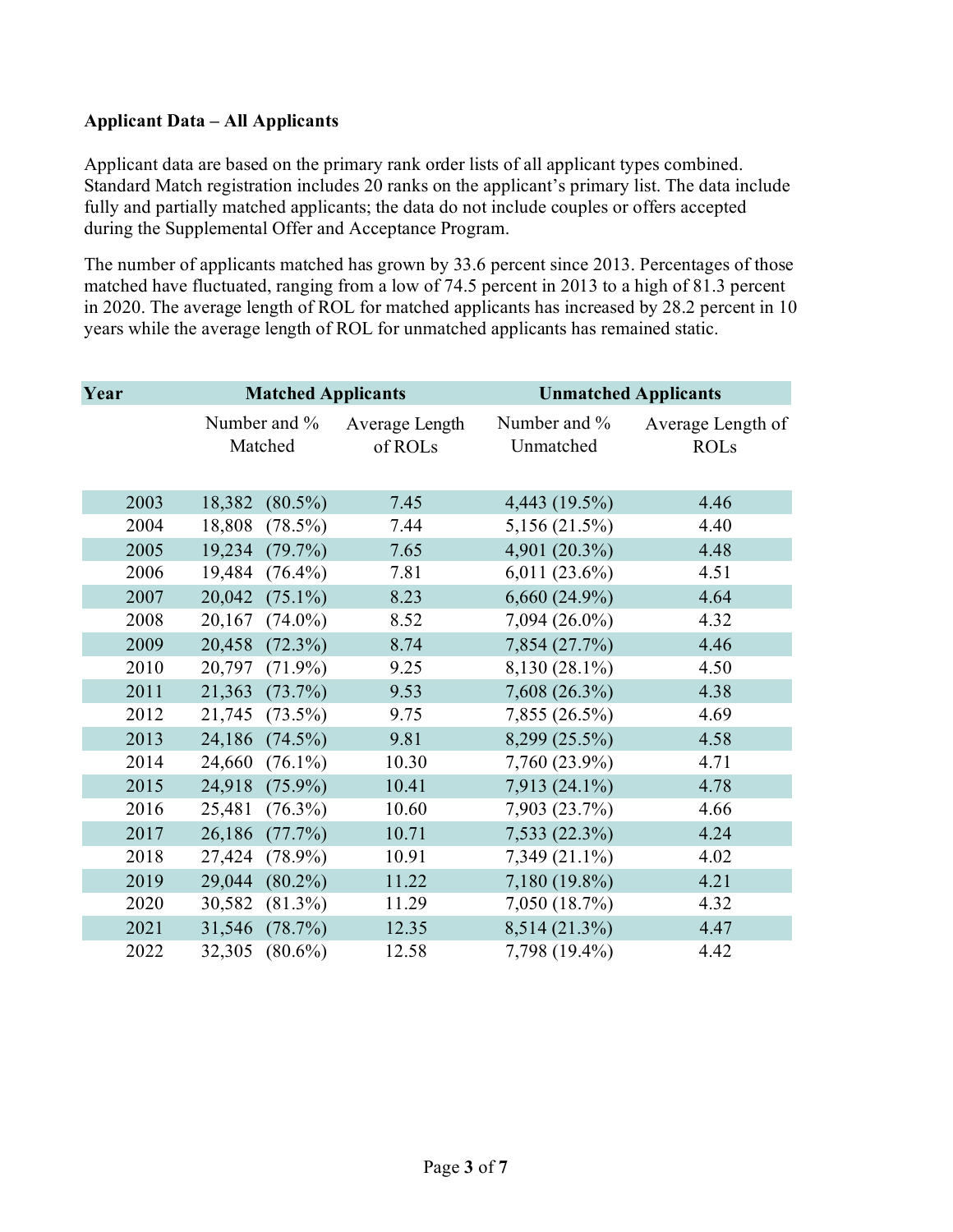### <span id="page-3-0"></span>**U.S. MD Senior Data**

U.S. MD senior data are based on applicants' primary rank order lists. Standard Match registration includes 20 ranks on the applicant's primary list. The data include fully and partially matched applicants; the data do not include couples or offers accepted during the Supplemental Offer and Acceptance Program.

U.S. MD seniors historically have had the highest match rate and the longest average ROLs; however, the average length of ROL remains well below 20 ranks. Year-to-year, match rates of U.S. MD seniors fluctuate between 92 and 95 percent. Since 2013, the average length ROL for matched U.S. MD seniors has increased 29.6 percent and 12.5 percent for unmatched U.S. MD seniors.

<span id="page-3-1"></span>

| Year |                  | <b>Matched Applicants</b> | <b>Unmatched Applicants</b> |                |
|------|------------------|---------------------------|-----------------------------|----------------|
|      | Number and %     | Average Length of         | Number and                  | Average Length |
|      | Matched          | <b>ROLs</b>               | % Unmatched                 | of ROLs        |
| 2003 | 12,692 (94.7%)   | 7.97                      | 710 (5.3%)                  | 5.02           |
| 2004 | 12,731 (93.8%)   | 7.99                      | 843 (6.2%)                  | 5.34           |
| 2005 | 12,975 (94.7%)   | 8.25                      | 726 (5.3%)                  | 5.29           |
| 2006 | 13,285 (94.7%)   | 8.40                      | 748 (5.3%)                  | 5.26           |
| 2007 | 13,486 (94.7%)   | 8.90                      | 756 (5.3%)                  | 5.62           |
| 2008 | 13,406 (95.0%)   | 9.26                      | 699 (5.0%)                  | 5.63           |
| 2009 | 13,560 (94.0%)   | 9.59                      | 858 (6.0%)                  | 6.27           |
| 2010 | 13,920 (94.0%)   | 10.17                     | 896 (6.0%)                  | 6.83           |
| 2011 | 14,466 (94.7%)   | 10.55                     | 817 (5.3%)                  | 6.36           |
| 2012 | 14,477 (95.6%)   | 10.93                     | 670 (4.4%)                  | 6.52           |
| 2013 | 15,099 (94.2%)   | 11.04                     | 929 (5.8%)                  | 6.58           |
| 2014 | $15,117(95.0\%)$ | 11.68                     | 796 (5.0%)                  | 6.80           |
| 2015 | 15,512 (94.3%)   | 11.72                     | 940 (5.7%)                  | 7.15           |
| 2016 | 15,714 (94.3%)   | 11.97                     | 950 (5.7%)                  | 7.11           |
| 2017 | 15,950 (94.7%)   | 12.14                     | 889 (5.3%)                  | 6.61           |
| 2018 | 16,165(94.7%)    | 12.49                     | $911(5.3\%)$                | 6.84           |
| 2019 | 16,392 (94.0%)   | 12.91                     | 1041 $(6.0\%)$              | 6.90           |
| 2020 | 16,606 (93.8%)   | 12.82                     | $1,089(6.2\%)$              | 7.40           |
| 2021 | 16,935 (92.7%)   | 13.98                     | $1,325(7.3\%)$              | 7.25           |
| 2022 | 17,064 (93.0%)   | 14.31                     | 1,288 (7.0%)                | 7.40           |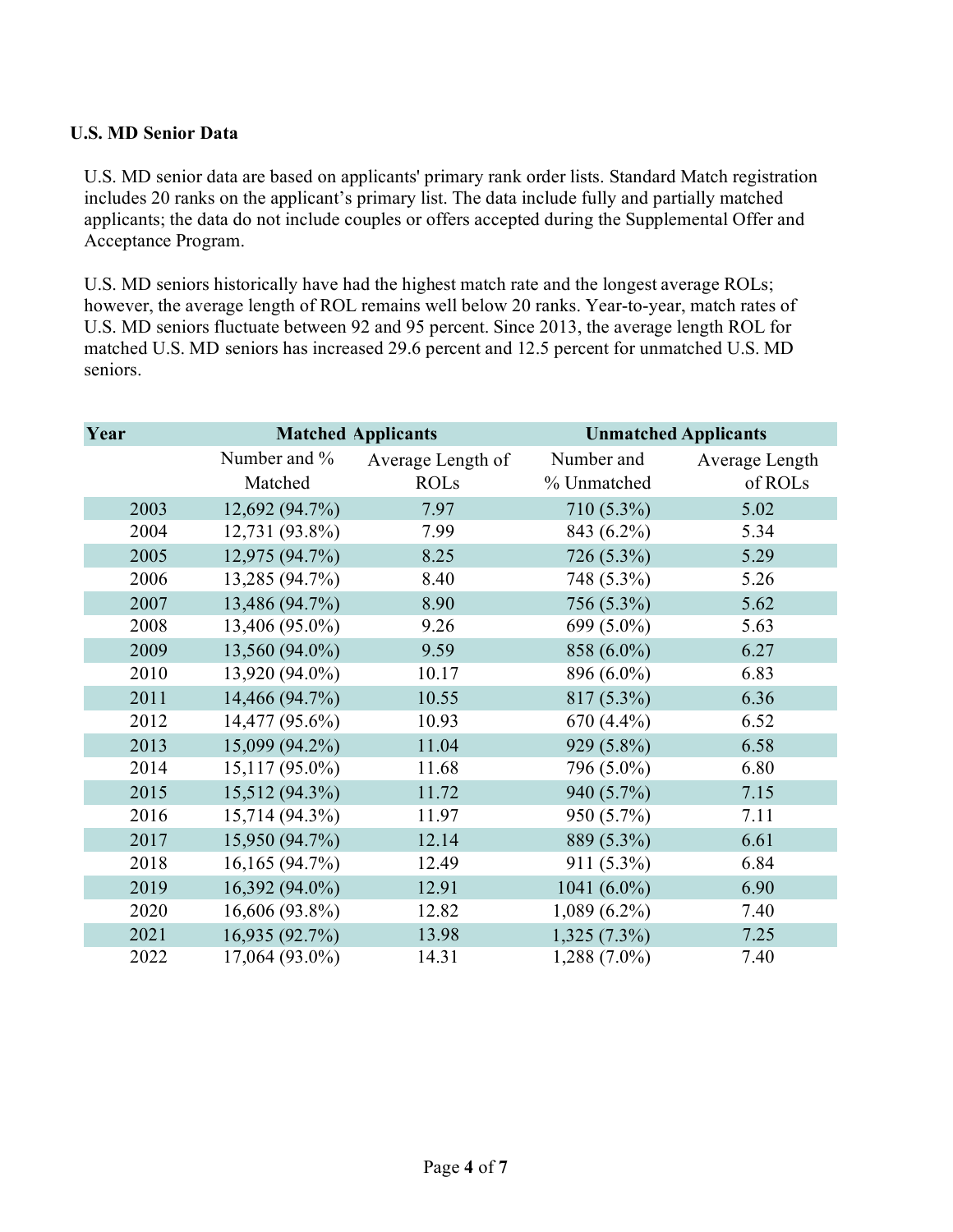## **U.S. DO Senior Data**

U.S. DO senior data are based on applicants' primary rank order lists. Standard Match registration includes 20 ranks on the applicant's primary list. The data include fully and partially matched applicants; the data do not include couples or offers accepted during the Supplemental Offer and Acceptance Program.

For U.S. DO seniors, participation rates have increased dramatically since 2016, largely in response to the creation of a single accreditation system that commenced in 2015 and led to the establishment of a Single Match in 2020. Increased participation rates among U.S. DO seniors since 2016 likely have contributed to faster growth in average length of ROL compared to U.S. MD seniors or applicants overall.

Using 2016 as a turning point, the mean ROL length has increased 37 percent among matched U.S. DO seniors and 11.7 percent among unmatched U.S. DO seniors. At the same time, the number of matched U.S. DO seniors has grown 180 percent while the number of unmatched has seen modest increases. Over 85 percent of U.S. DO seniors have matched every year since 2016, with the percent matched now approaching historical match rates for U.S. MD seniors.

| Year | <b>Matched Applicants</b> |                                  | <b>Unmatched Applicants</b> |                                  |
|------|---------------------------|----------------------------------|-----------------------------|----------------------------------|
|      | Number and %<br>Matched   | Average Length of<br><b>ROLs</b> | Number and<br>% Unmatched   | Average Length of<br><b>ROLs</b> |
| 2003 | 956 (86.4%)               | 6.12                             | 151 13.6%                   | 3.29                             |
| 2004 | $1,076(85.2\%)$           | 6.11                             | 187 14.8%                   | 3.74                             |
| 2005 | $1,037(83.6\%)$           | 6.16                             | 203 16.4%                   | 3.92                             |
| 2006 | 976 (82.2%)               | 6.14                             | 211 17.8%                   | 3.87                             |
| 2007 | $1,082(82.0\%)$           | 6.62                             | 237 18.0%                   | 3.92                             |
| 2008 | 1,304 (82.9%)             | 6.96                             | 269 17.1%                   | 4.15                             |
| 2009 | $1,352(80.6\%)$           | 7.05                             | 325 19.4%                   | 4.78                             |
| 2010 | $1,365(81.2\%)$           | 7.82                             | 316 18.8%                   | 4.52                             |
| 2011 | $1,494(81.6\%)$           | 8.18                             | 338 18.4%                   | 4.73                             |
| 2012 | $1,664(83.4\%)$           | 8.39                             | 332 16.6%                   | 4.80                             |
| 2013 | $1,894(82.6\%)$           | 8.84                             | 399 17.4%                   | 4.85                             |
| 2014 | 2,030 (86.1%)             | 9.57                             | 328 13.9%                   | 4.98                             |
| 2015 | 2,180 (85.5%)             | 9.57                             | 369 14.5%                   | 5.08                             |
| 2016 | 2,220 (86.2%)             | 9.92                             | 355 13.8%                   | 5.63                             |
| 2017 | 2,706 (87.0%)             | 9.83                             | 405 13.0%                   | 5.45                             |
| 2018 | 3,453 (85.9%)             | 10.15                            | 566 14.1%                   | 5.73                             |
| 2019 | 4,567 (89.1%)             | 10.89                            | 559 10.9%                   | 5.69                             |
| 2020 | 5,531 (90.8%)             | 11.45                            | 559 9.2%                    | 5.81                             |
| 2021 | 5,927 (89.3%)             | 13.31                            | 708 10.7%                   | 6.28                             |
| 2022 | 6,211(91.7%)              | 13.59                            | 564 8.3%                    | 6.29                             |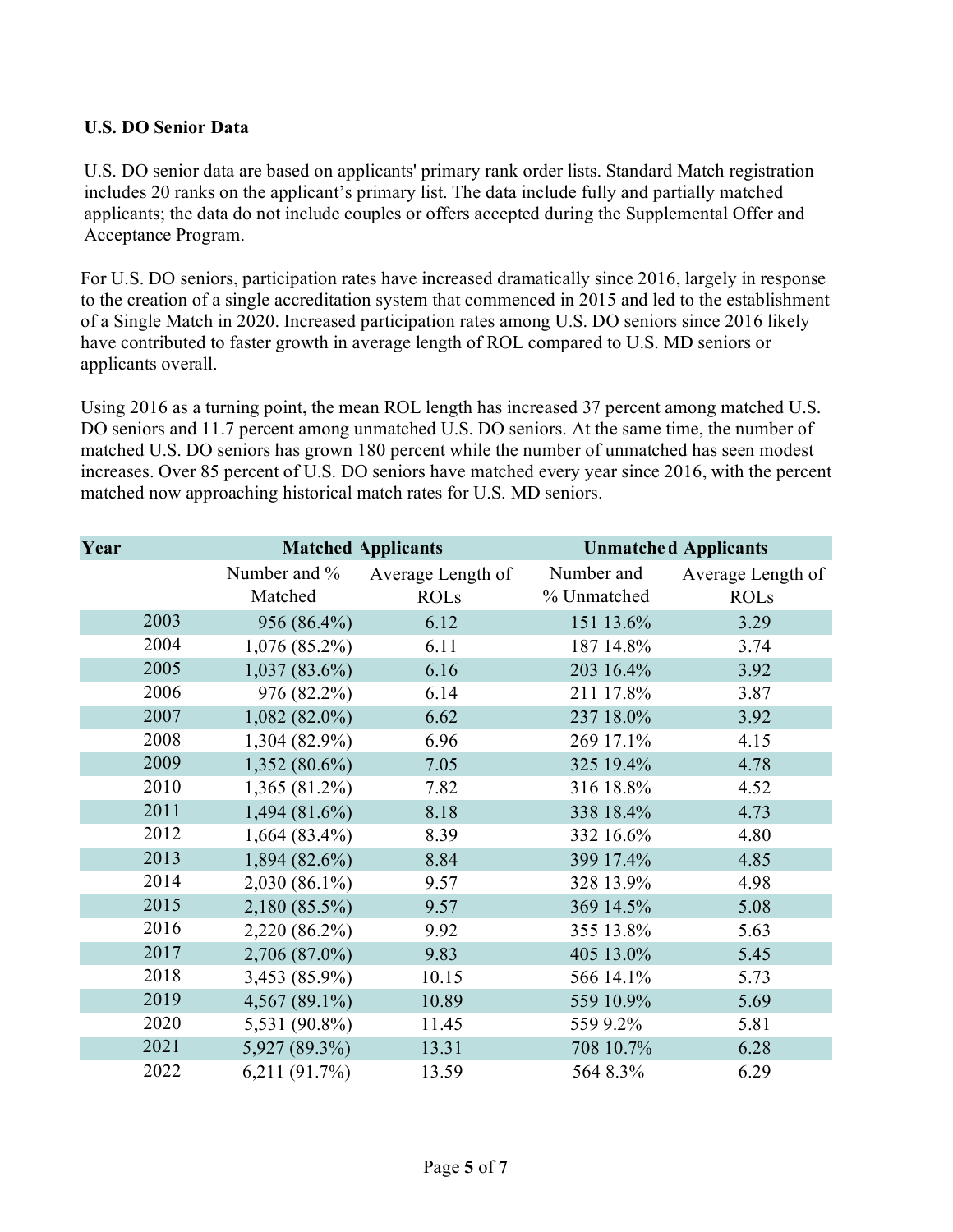## <span id="page-5-0"></span>**U.S. IMG Data**

U.S. citizen students and graduates of international medical schools (U.S. IMG) data are based on applicants' primary rank order lists. Standard Match registration includes 20 ranks on the applicant's primary list. The data include fully and partially matched applicants; the data do not include couples or offers accepted during the Supplemental Offer and Acceptance Program.

The average length of ROL for matched U.S. IMGs has increased over the past 10 years by 10 percent while the average length of ROL for unmatched U.S. IMGs has declined over the same time period. Percent matched has increased 8.7 percentage points since 2013.

| Year | <b>Matched Applicants</b>           |             |         | <b>Unmatched Applicants</b> |                   |  |
|------|-------------------------------------|-------------|---------|-----------------------------|-------------------|--|
|      | Number and % Matched Average Length |             |         | Number and %                | Average Length of |  |
|      |                                     |             | of ROLs | Unmatched                   | <b>ROLs</b>       |  |
|      |                                     |             |         |                             |                   |  |
|      | 2003                                | 1,087 56.2% | 6.31    | 846 43.8%                   | 4.34              |  |
|      | 2004                                | 1,101 56.4% | 6.20    | 852 43.6%                   | 4.01              |  |
|      | 2005                                | 1,153 56.2% | 6.68    | 900 43.8%                   | 4.41              |  |
|      | 2006                                | 1,245 52.0% | 6.72    | 1,149 48.0%                 | 4.04              |  |
|      | 2007                                | 1,342 50.9% | 7.47    | 1,295 49.1%                 | 4.62              |  |
|      | 2008                                | 1,513 52.7% | 8.03    | 1,356 47.3%                 | 4.35              |  |
|      | 2009                                | 1,582 48.2% | 7.98    | 1,703 51.8%                 | 4.28              |  |
|      | 2010                                | 1,707 47.7% | 8.31    | 1,870 52.3%                 | 4.45              |  |
|      | 2011                                | 1,840 50.2% | 8.42    | 1,825 49.8%                 | 4.17              |  |
|      | 2012                                | 2,041 49.1% | 8.23    | 2,113 50.9%                 | 4.71              |  |
|      | 2013                                | 2,636 53.1% | 8.63    | 2,326 46.9%                 | 4.47              |  |
|      | 2014                                | 2,690 53.8% | 8.84    | 2,308 46.2%                 | 4.68              |  |
|      | 2015                                | 2,575 53.2% | 8.87    | 2,266 46.8%                 | 4.55              |  |
|      | 2016                                | 2,774 54.0% | 9.02    | 2,362 46.0%                 | 4.18              |  |
|      | 2017                                | 2,695 54.8% | 9.22    | 2,223 45.2%                 | 3.83              |  |
|      | 2018                                | 2,821 57.4% | 8.91    | 2,095 42.6%                 | 3.43              |  |
|      | 2019                                | 2,908 58.8% | 9.20    | 2,037 41.2%                 | 3.54              |  |
|      | 2020                                | 3,056 61.1% | 8.80    | 1,948 38.9%                 | 3.33              |  |
|      | 2021                                | 3,069 59.7% | 9.49    | 2,072 40.3%                 | 3.51              |  |
|      | 2022                                | 3,021 61.8% | 9.49    | 1,870 38.2%                 | 3.70              |  |